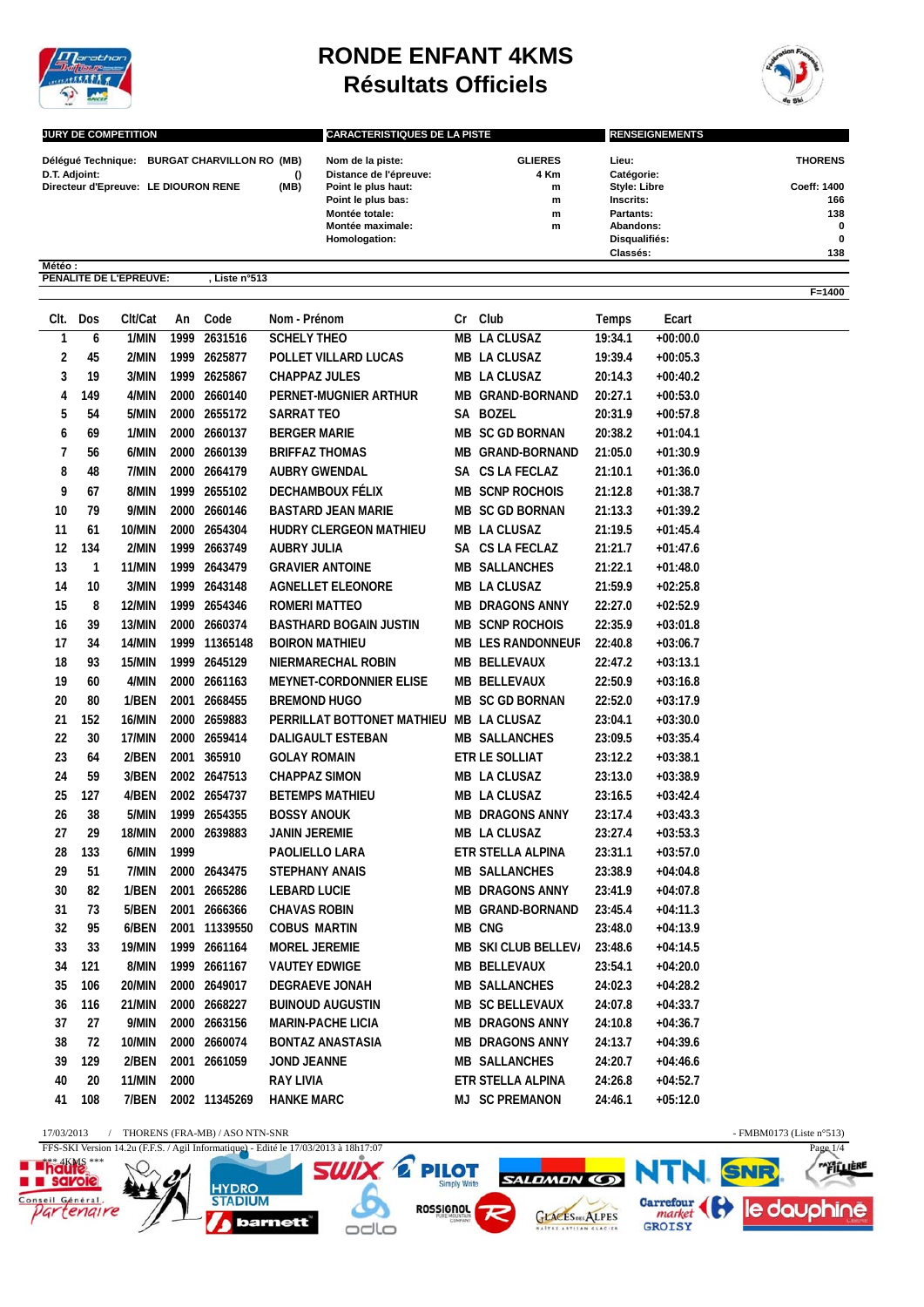



|    | Clt. Dos | Clt/Cat       |      | An Code             | Nom - Prénom                          | Cr Club                    | Temps   | Ecart      |
|----|----------|---------------|------|---------------------|---------------------------------------|----------------------------|---------|------------|
| 42 | 151      | 22/MIN        |      | 2000 2645516        | ROUSSEAU THIBAUT                      | MB LA CLUSAZ               | 24:50.3 | $+05:16.2$ |
| 43 | 57       | 8/BEN         |      | 2002 2658819        | THOVEX JULIEN                         | MB LA CLUSAZ               | 24:53.3 | $+05:19.2$ |
| 44 | 5        | 23/MIN        |      | 2000 2649016        | <b>DEGRAEVE BASILE</b>                | <b>MB SALLANCHES</b>       | 25:04.2 | $+05:30.1$ |
| 45 | 111      | 3/BEN         |      | 2001 2665755        | JOMIER MAIWENN                        | <b>MB DRAGONS ANNY</b>     | 25:05.8 | $+05:31.7$ |
| 46 | 13       | 24/MIN        |      | 1999 11341333       | <b>BOVAGNET ELIE</b>                  | MB CNG                     | 25:08.6 | $+05:34.5$ |
| 47 | 125      | 9/BEN         |      | 2002 11391240       | DESUZINGE ARNAUD                      | MB BELLEVAUX               | 25:12.1 | $+05:38.0$ |
| 48 | 90       | 10/BEN        |      | 2002 2648962        | <b>JEFFERIES JACQUES</b>              | MB LES GETS                | 25:12.5 | $+05:38.4$ |
| 49 | 58       | 12/MIN        |      | 1999 2635764        | <b>DUVILLARD CECILE</b>               | <b>MB SALLANCHES</b>       | 25:14.9 | $+05:40.8$ |
| 50 | 42       | <b>11/BEN</b> |      | 2002 2664538        | <b>GROS ANTOINE</b>                   | MB LES GETS                | 25:17.3 | $+05:43.2$ |
| 51 | 89       | 25/MIN        |      | 1999 2661165        | PASQUIER JULIEN                       | MB BELLEVAUX               | 25:23.1 | $+05:49.0$ |
| 52 | 84       | 13/MIN        |      | 2000 2660381        | SYLVESTRE BARON MAGALI                | MB SCNP ROCHOIS            | 25:24.2 | $+05:50.1$ |
| 53 | 138      | <b>12/BEN</b> |      | 2001 2665283        | <b>BETEMPS BENOIT</b>                 | MB DRAGONS ANNY            | 25:41.1 | $+06:07.0$ |
| 54 | 130      | 13/BEN        |      |                     | 2002 611180045 TOCHON MATTHIAS        | MB SC D'AGY                | 25:42.3 | $+06:08.2$ |
| 55 | 146      | <b>14/BEN</b> |      | 2001 2667285        | LE FUR MADO                           | MB FOYER GD BORNA          | 25:49.0 | $+06:14.9$ |
| 56 | 32       | <b>15/BEN</b> |      | 2001 2664422        | DRUELLE VADIM                         | MB LES GETS                | 25:50.9 | $+06:16.8$ |
| 57 | 16       | <b>16/BEN</b> |      | 2001 11378381       | <b>DUFOUR ANTONIN</b>                 | MB BELLEVAUX               | 25:54.2 | $+06:20.1$ |
| 58 | 117      | 4/BEN         |      | 2001 11378388       | <b>COLLOUD CLOTILDE</b>               | MB BELLEVAUX               | 25:57.0 | $+06:22.9$ |
| 59 | 86       | 26/MIN        |      |                     | 2000 611180021 ARCHINARD VICTOR       | MB LES RANDONNEUF          | 26:00.4 | $+06:26.3$ |
| 60 | 22       | 17/BEN        |      | 2002 2669868        | <b>CHAZARENC CLEMENT</b>              | SA BEAUFORT                | 26:01.2 | $+06:27.1$ |
| 61 | 115      | 5/BEN         |      | 2001 2642417        | <b>BERTINOTTI LISA</b>                | MB LA CLUSAZ               | 26:08.7 | $+06:34.6$ |
| 62 | 49       | <b>18/BEN</b> |      | 2001 11378387       | <b>COLLOUD ALBAN</b>                  | MB BELLEVAUX               | 26:20.8 | $+06:46.7$ |
| 63 | 98       | 14/MIN        |      | 2000 2656961        | <b>GARNIER LEA</b>                    | <b>MB SALLANCHES</b>       | 26:22.3 | $+06:48.2$ |
| 64 | 76       | <b>19/BEN</b> |      | 2001 2656559        | <b>DUCREY SIMEON</b>                  | <b>MB SALLANCHES</b>       | 26:29.1 | $+06:55.0$ |
| 65 | 150      | 27/MIN        |      | 2000 2661749        | <b>TOCHON AURELIEN</b>                | MB SC D'AGY                | 26:31.4 | $+06:57.3$ |
| 66 | 120      | 28/MIN        |      | 1999 11343714       | <b>GALLARDO ANTHONY</b>               | MB THORENS GLIÈRES         | 26:39.4 | $+07:05.3$ |
| 67 | 101      | 6/BEN         |      | 2002 11378368       | <b>BRETON MATHILDE</b>                | MB SAXEL                   | 26:43.6 | $+07:09.5$ |
| 68 | 25       | 20/BEN        |      | 2002 11378389       | <b>VAUTEY ELIE</b>                    | MB BELLEVAUX               | 26:45.4 | $+07:11.3$ |
| 69 | 44       | 7/BEN         |      | 2002 11340589       | SYLVESTRE BARON CLAIRE                | LA ROCHE SUR FO            | 26:45.8 | $+07:11.7$ |
| 70 | 28       | 1/POU         |      | 2003 11378367       | <b>VOISIN YOHAN</b>                   | MB BELLEVAUX               | 26:59.5 | $+07:25.4$ |
| 71 | 12       | 29/MIN        |      |                     | 2000 611180024 CHAZARENC JULIEN       | IF ESBLY                   | 27:04.5 | $+07:30.4$ |
| 72 | 119      | 21/BEN        |      | 2002 11387177       | <b>BESSON GUILLAUME</b>               | MB SKI CLUB DE BELL        | 27:05.6 | $+07:31.5$ |
| 73 | 41       | 30/MIN        |      | 1999 11392135       | <b>GAUTIER MARIN</b>                  | IF US METRO                | 27:06.0 | $+07:31.9$ |
| 74 | 62       | 22/BEN        |      | 2002 2665840        | DALIGAULT PABLO                       | <b>MB SALLANCHES</b>       | 27:06.2 | $+07:32.1$ |
| 75 | 96       | 15/MIN        |      |                     | 1999 611180035 HUSSON JULIA           | MJ LECT                    | 27:06.6 | $+07:32.5$ |
| 76 | 91       | 23/BEN        |      | 2002 11341933       | <b>SOURY AYMERIC</b>                  | <b>MB CNG</b>              | 27:11.1 | $+07:37.0$ |
| 77 | 52       |               |      | 24/BEN 2001 2665625 | <b>FAIVRE MERLIN</b>                  | SA CS LA FECLAZ            | 27:13.3 | $+07:39.2$ |
| 78 | 153      | 25/BEN        |      |                     | 2002 611180027 DECHAMBOUX JULES       | MB THORENS GLIERE: 27:15.9 |         | $+07:41.8$ |
| 79 | 143      | 8/BEN         |      | 2002 2661053        | <b>VOUILLAMOZ MARIE</b>               | <b>MB SALLANCHES</b>       | 27:17.2 | $+07:43.1$ |
| 80 | 24       | 26/BEN        |      | 2001 2643992        | ROCHER RAPHAEL                        | <b>MB DRAGONS ANNY</b>     | 27:18.8 | $+07:44.7$ |
| 81 | 112      | 27/BEN        |      | 2002 2666198        | <b>HOVASSE CLÉMENT</b>                | <b>MB DRAGONS ANNY</b>     | 27:25.3 | $+07:51.2$ |
| 82 | 3        | 28/BEN        |      | 2002 2656971        | SOCQUET MATTHIEU                      | <b>MB SALLANCHES</b>       | 27:31.5 | $+07:57.4$ |
| 83 | 9        | 2/POU         |      | 2003 2656962        | <b>GARNIER AXEL</b>                   | <b>MB SALLANCHES</b>       | 27:35.5 | $+08:01.4$ |
| 84 | 140      | 9/BEN         | 2001 |                     | NOZDRINA MARIA                        | ETR STELLA ALPINA          | 27:40.1 | $+08:06.0$ |
| 85 | 70       | 29/BEN        |      |                     | 2002 611180031 DUCRUET THEO           | <b>MB MARLIOZ</b>          | 27:43.1 | $+08:09.0$ |
| 86 | 65       | 3/POU         |      |                     | 2003 611180041 NIKOLIC ALEKSA         | ETR STELLA ALPINA          | 27:46.7 | $+08:12.6$ |
| 87 | 46       | 30/BEN        |      |                     | 2002 611180040 NAVARRO ANGEL          | ETR STELLA ALPINA          | 27:47.4 | $+08:13.3$ |
| 88 | 63       | 31/BEN        |      |                     | 2001 611180023 BIBOLLET-RUCHE QUENTIN | MB RANDONNEURS DL 27:47.8  |         | $+08:13.7$ |
| 89 | 55       | <b>10/BEN</b> | 2001 |                     | <b>BOUVERET LEA</b>                   | ETR STELLA ALPINA          | 27:56.2 | $+08:22.1$ |
| 90 | 36       | 4/POU         |      | 2003 11339566       | <b>BOCHET ROMAIN</b>                  | MB MENTHONNEX-EN-          | 28:08.4 | $+08:34.3$ |
| 91 | 26       | 1/POU         |      | 2003 11341989       | <b>RAT PATRON CAMILLE</b>             | SA MOUXY                   | 28:10.0 | $+08:35.9$ |
| 92 | 114      | 31/MIN        |      | 2000 11365151       | <b>CLAUDE EDOUARD</b>                 | MB RANDONNEURS DI 28:10.8  |         | $+08:36.7$ |
|    |          |               |      |                     |                                       |                            |         |            |

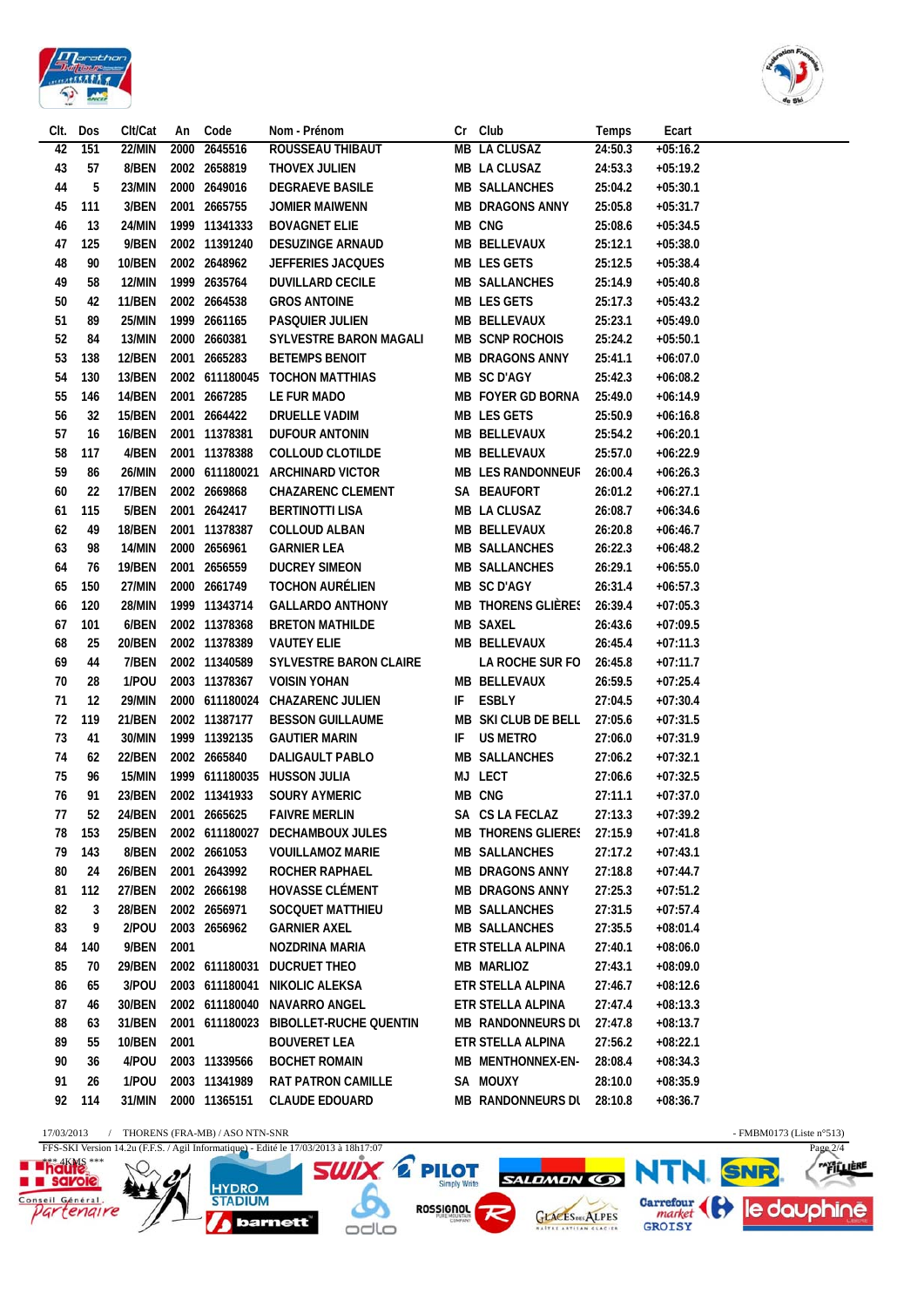

Ÿ

*barnett* 

 $OdO$ 

GLACESDES ALPES



Garrefour (et le douphine

|                        | Dos            | Clt/Cat       | An   | Code                           | Nom - Prénom                                                                        | Cr                                  | Club                      | Temps   | Ecart                    |                          |                      |
|------------------------|----------------|---------------|------|--------------------------------|-------------------------------------------------------------------------------------|-------------------------------------|---------------------------|---------|--------------------------|--------------------------|----------------------|
| 93                     | 17             | 32/MIN        | 2000 | 113433712                      | <b>MOTTET LUCAS</b>                                                                 |                                     | MB CNG                    | 28:25.4 | $+08:51.3$               |                          |                      |
| 94                     | 2              | 32/BEN        |      |                                | 2002 611180043 SAMMER MATTHIAS                                                      |                                     | MB MENTHONNEX EN I        | 28:37.1 | $+09:03.0$               |                          |                      |
| 95                     | 103            | 33/BEN        |      | 2001 11365132                  | <b>BOGEY CLEMENTIN</b>                                                              |                                     | <b>MB LES RANDONNEUF</b>  | 28:47.9 | $+09:13.8$               |                          |                      |
| 96                     | 135            | 34/BEN        | 2001 | 2665285                        | <b>TUCCINARDI JULES</b>                                                             |                                     | <b>MB DRAGONS ANNY</b>    | 28:54.4 | $+09:20.3$               |                          |                      |
| 97                     | 102            | 35/BEN        |      | 2001 11339562                  | <b>BOCHET MAXIME</b>                                                                |                                     | MB MENTHONNEX-EN-         | 29:09.2 | $+09:35.1$               |                          |                      |
| 98                     | $\overline{1}$ | 5/POU         |      | 2003 2656238                   | <b>MUFFAT JOLY LUCAS</b>                                                            |                                     | <b>MB SALLANCHES</b>      | 29:13.7 | $+09:39.6$               |                          |                      |
| 99                     | 131            | 16/MIN        |      | 2000 2664178                   | <b>RULLAND PERRINE</b>                                                              |                                     | <b>MB LES GETS</b>        | 29:15.7 | $+09:41.6$               |                          |                      |
| 100                    | 71             | 6/POU         |      | 2003 11378371                  | <b>BRETON AURÉLIEN</b>                                                              |                                     | <b>MB SAXEL</b>           | 29:23.4 | $+09:49.3$               |                          |                      |
| 101                    | 113            | 17/MIN        |      | 1999 611180044                 | <b>SEGAY ELISE</b>                                                                  |                                     | <b>MB ALBY SUR CHERAI</b> | 29:28.7 | $+09:54.6$               |                          |                      |
| 102                    | 100            | 7/POU         |      | 2003 2661056                   | <b>ROYER LUCAS</b>                                                                  |                                     | <b>MB SALLANCHES</b>      | 29:35.2 | $+10:01.1$               |                          |                      |
| 103                    | 145            | 36/BEN        |      | 2001 2659882                   | <b>COLLOMB CLERC VINCENT</b>                                                        |                                     | MB LA CLUSAZ              | 29:38.8 | $+10:04.7$               |                          |                      |
| 104                    | 43             | 37/BEN        |      | 2002 11342011                  | <b>CHARTON YANN</b>                                                                 |                                     | MJ ABBAYE SC              | 29:45.4 | $+10:11.3$               |                          |                      |
| 105                    | 75             | <b>11/BEN</b> |      | 2002 11365139                  | <b>BOGEY SUZANNE</b>                                                                |                                     | <b>MB LES RANDONNEUF</b>  | 29:52.4 | $+10:18.3$               |                          |                      |
| 106                    | 77             | 38/BEN        |      | 2002 611180025                 | <b>CORMIER ESTEBAN</b>                                                              | МB                                  |                           | 30:01.1 | $+10:27.0$               |                          |                      |
| 107                    | 18             | 2/POU         |      | 2003 2653461                   | <b>VIAL PASCALINE</b>                                                               |                                     | SA CN REVARD              | 30:11.8 | $+10:37.7$               |                          |                      |
| 108                    | 126            | 3/POU         |      | 2003 11347049                  | <b>CHAVAS BLANDINE</b>                                                              |                                     | <b>MB SEYNOD</b>          | 30:15.9 | $+10:41.8$               |                          |                      |
| 109                    | 37             | 12/BEN        |      | 2002 11395650                  | <b>CHRISTIN MARGOT</b>                                                              |                                     | DA SAINT PANCRASSI        | 30:25.4 | $+10:51.3$               |                          |                      |
| 110                    | 142            | 33/MIN        |      | 2000 11344292                  | LEBLONDEL LOUIS                                                                     |                                     | MB CNG                    | 30:31.6 | $+10:57.5$               |                          |                      |
| 111                    | 40             | 13/BEN        |      | 2001 11365142                  | <b>BOIRON JULIE</b>                                                                 |                                     | <b>MB LES RANDONNEUF</b>  | 30:44.6 | $+11:10.5$               |                          |                      |
| 112                    | 68             | 39/BEN        |      | 2001 2664523                   | <b>BUET THOMAS</b>                                                                  |                                     | MB LES GETS               | 30:46.2 | $+11:12.1$               |                          |                      |
| 113                    | 99             | 40/BEN        |      | 2002 2668453                   | <b>HERBRON PAUL</b>                                                                 |                                     | MB LES GETS               | 30:46.9 | $+11:12.8$               |                          |                      |
|                        | 105            | 8/POU         |      |                                | 2003 611180030 DREVON SACHA                                                         |                                     | <b>MB DRAGONS ANNECY</b>  | 31:20.3 |                          |                          |                      |
| 114<br>115             | 137            | 41/BEN        |      | 2001 2665844                   | <b>WINANDY LUKA</b>                                                                 |                                     | <b>MB SALLANCHES</b>      | 31:22.7 | $+11:46.2$<br>$+11:48.6$ |                          |                      |
|                        |                |               |      |                                |                                                                                     |                                     |                           |         |                          |                          |                      |
| 116                    | 81             | 18/MIN        |      |                                | 2000 611180032 FAVARETTO MIA                                                        |                                     | <b>MB LES RANDONNEUF</b>  | 31:35.2 | $+12:01.1$               |                          |                      |
| 117                    | 85             | 14/BEN        |      | 2002 11339549                  | <b>COBUS LILA</b>                                                                   |                                     | MB CNG                    | 31:46.2 | $+12:12.1$               |                          |                      |
| 118                    | 141            | 42/BEN        |      | 2002 11378362                  | PASQUIER ANTOINE                                                                    |                                     | MB BELLEVAUX              | 32:06.8 | $+12:32.7$               |                          |                      |
| 119                    | 53             | 34/MIN        |      |                                | 1999 611180042 ROUSSEL IRWIN                                                        |                                     | <b>MB BONNEVILLE</b>      | 32:15.8 | $+12:41.7$               |                          |                      |
| 120                    | 35             | 43/BEN        |      |                                | 2001 611180034 GREGORIS ALEXANDRE                                                   |                                     | MB PERS-JUSSY             | 32:24.0 | $+12:49.9$               |                          |                      |
| 121                    | 11             | 9/POU         |      | 2003 11340138                  | <b>OUDIN PAUL</b>                                                                   |                                     | MB CNG                    | 32:30.7 | $+12:56.6$               |                          |                      |
| 122                    | 148            | 4/POU         |      | 2003 11341363                  | <b>BOVAGNET EMMA</b>                                                                |                                     | MB CNG                    | 32:31.4 | $+12:57.3$               |                          |                      |
| 123                    | 144            | 10/POU        |      | 2003 11340139                  | <b>OUDIN VICTOR</b>                                                                 |                                     | MB CNG                    | 32:34.2 | $+13:00.1$               |                          |                      |
| 124                    | 66             | 44/BEN        |      |                                | 2002 611180033 FISCHER ANTOINE                                                      |                                     | MB VILLY LE BOUVERI       | 32:39.1 | $+13:05.0$               |                          |                      |
| 125                    | 124            | <b>11/POU</b> |      |                                | 2003 611180046 ZUFFEREY FABIO                                                       |                                     | ETR STELLA ALPINA         | 32:47.1 | $+13:13.0$               |                          |                      |
| 126                    | 139            | 15/BEN        |      | 2001 11416536                  | LE GALL NOLWENN                                                                     | IF                                  | <b>US METRO</b>           | 32:50.7 | $+13:16.6$               |                          |                      |
| 127                    | 154            | 16/BEN        |      | 2001 2668535                   | <b>BRON EVA</b>                                                                     |                                     | MB LES GETS               | 33:26.2 | $+13:52.1$               |                          |                      |
| 128                    | 31             | 17/BEN        |      | 2002 11392133                  | <b>GAUTIER CLEMENTINE</b>                                                           | IF                                  | <b>US METRO</b>           | 33:28.3 | $+13:54.2$               |                          |                      |
| 129                    | 155            | <b>12/POU</b> |      |                                | 2003 611180036 KEIZER VINCENT                                                       |                                     | ETR STELLA ALPINA         | 33:49.3 | $+14:15.2$               |                          |                      |
| 130                    | 15             | 13/POU        | 2004 | 11402646                       | MICHEL JULIEN                                                                       |                                     | <b>MB LA CLUSAZ</b>       | 35:33.4 | $+15:59.3$               |                          |                      |
| 131                    | 21             | 5/POU         |      |                                | 2003 611180037 LE FUR ANOUK                                                         |                                     | MB FOYER GD BORNA         | 37:13.9 | $+17:39.8$               |                          |                      |
| 132                    | 156            | <b>18/BEN</b> |      | 2002 611180029                 | DOUBLET ANTHÉA                                                                      |                                     | <b>MB SCIONZIER</b>       | 37:30.4 | $+17:56.3$               |                          |                      |
| 133                    | 104            | 14/POU        |      | 2003 11342723                  | <b>ROUILLARD NATAN</b>                                                              |                                     | <b>MB THORENS GLIÈRES</b> | 38:13.5 | $+18:39.4$               |                          |                      |
| 134                    | 94             | 45/BEN        |      | 2002 11387439                  | <b>BOZON BAPTISTE</b>                                                               | LY.                                 | <b>BILLIAT</b>            | 38:19.7 | $+18:45.6$               |                          |                      |
| 135                    | 132            | 6/POU         | 2003 |                                | 611180038 LE FUR JULINE                                                             |                                     | <b>MB FOYER GRD BORN</b>  | 41:06.8 | $+21:32.7$               |                          |                      |
| 136                    | 110            | 46/BEN        |      | 2001 11387440                  | <b>BOZON REMI</b>                                                                   | LY -                                | BILLIAT                   | 41:36.6 | $+22:02.5$               |                          |                      |
| 137                    | 123            | 7/POU         |      | 2003 611180028                 | <b>DEPREZ TESSA</b>                                                                 |                                     | MB CNG                    | 43:35.5 | $+24:01.4$               |                          |                      |
| 138                    | 136            | 8/POU         |      | 2003 11340154                  | <b>MARECHAL PAULINE</b>                                                             |                                     | <b>MB GROISY</b>          | 47:52.9 | $+28:18.8$               |                          |                      |
|                        |                |               |      |                                |                                                                                     |                                     |                           |         |                          |                          |                      |
|                        | ABSENTS (26)   |               |      |                                |                                                                                     |                                     |                           |         |                          |                          |                      |
|                        | 4              | /BEN          |      | 2001 2664806                   | <b>RUPHY JULIEN</b>                                                                 |                                     | MB LA CLUSAZ              | Abs     |                          |                          |                      |
|                        | 14             | /BEN          |      | 2001 2652075                   | <b>RICHARD MATHILDE</b>                                                             |                                     | MB LES GETS               | Abs     |                          |                          |                      |
|                        | 23             | /BEN          |      | 2002 2655305                   | <b>BALLET BAZ GARY</b>                                                              |                                     | MB CS MEGEVE              | Abs     |                          |                          |                      |
|                        | 47             | /BEN          |      | 2002 2669695                   | <b>GUERILLOT TIMOTHE</b>                                                            |                                     | MB LA CLUSAZ              | Abs     |                          |                          |                      |
| 17/03/2013             |                |               |      | THORENS (FRA-MB) / ASO NTN-SNR |                                                                                     |                                     |                           |         |                          | - FMBM0173 (Liste n°513) |                      |
|                        |                |               |      |                                | FFS-SKI Version 14.2u (F.F.S. / Agil Informatique) - Edité le 17/03/2013 à 18h17:07 |                                     |                           |         |                          |                          | Page $3\overline{4}$ |
|                        |                |               |      |                                |                                                                                     |                                     |                           |         |                          |                          |                      |
|                        |                |               |      |                                |                                                                                     |                                     |                           |         |                          |                          |                      |
| <b>haule</b><br>savoie |                |               |      | <b>HYDRO</b>                   | SWIX                                                                                | <b>PILOT</b><br><b>Simply Write</b> | <b>SALDMON CD</b>         |         |                          |                          | <b>"FILLIERE</b>     |